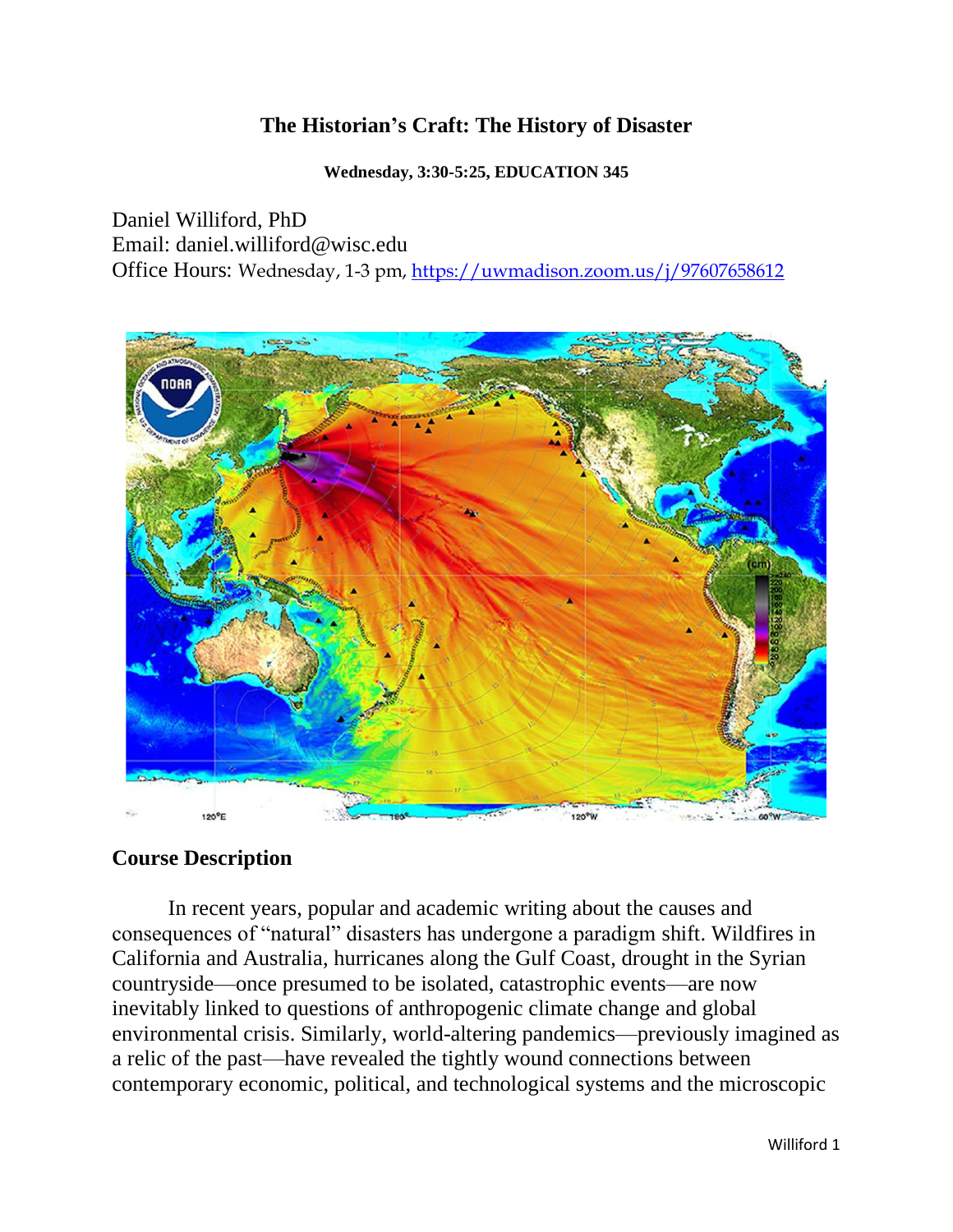world of viruses and microorganisms. In this contemporary moment, it remains essential to investigate the historical contexts in which disasters occur and the social, political, and cultural dynamics that they reshape. This course takes a casestudy approach to the history of disaster, drawing on examples from multiple regions across the  $19<sup>th</sup>$  and  $20<sup>th</sup>$  centuries.

This class is designed to help students develop the capacity to think, speak, and write critically about disasters while developing the essential tools of a historian. The course is organized around a number of core questions: What does it mean to describe a disaster as natural, social, or political? How have disasters intersected with racial inequalities, colonial ventures, the history of capitalism, and modernization projects? How have experiences of disasters and the meanings assigned to them remade institutions, state-society relations, and cultural imaginaries? As we answer each of these questions, we will work on developing the skills of historical analysis and writing, including the ability to ask historical questions, to critically analyze secondary and primary sources, to develop a persuasive argument, to plan and carry out a research project, and to present your findings orally.

**Official Description:** Students conduct original historical research and convey the results to others. Through engagement with archival materials, undergraduates become historical detectives; they practice defining important historical questions, collecting and analyzing evidence, presenting original conclusions, and contributing to ongoing discussions. Students confer individually with and receive feedback from instructors to improve their skills of historical analysis and communication in both written and spoken formats. Requirements include at least 30 pages of writing - including drafts - and two or more formal oral presentations, each totaling at least five minutes. Upon successful completion of this course, students will be prepared to undertake historical research and writing in a variety of courses, including the HIST 600 capstone seminar.

# **Requisites:** Com A or equivalent

**Credit Policy**: 3-credits. This class meets for one, 120-minute class period each week over the spring semester and carries the expectation that students will work on course learning activities (reading, writing, problem sets, studying, etc) for about 3 hours out of the classroom for every class period. The syllabus includes more information about meeting times and expectations for student work.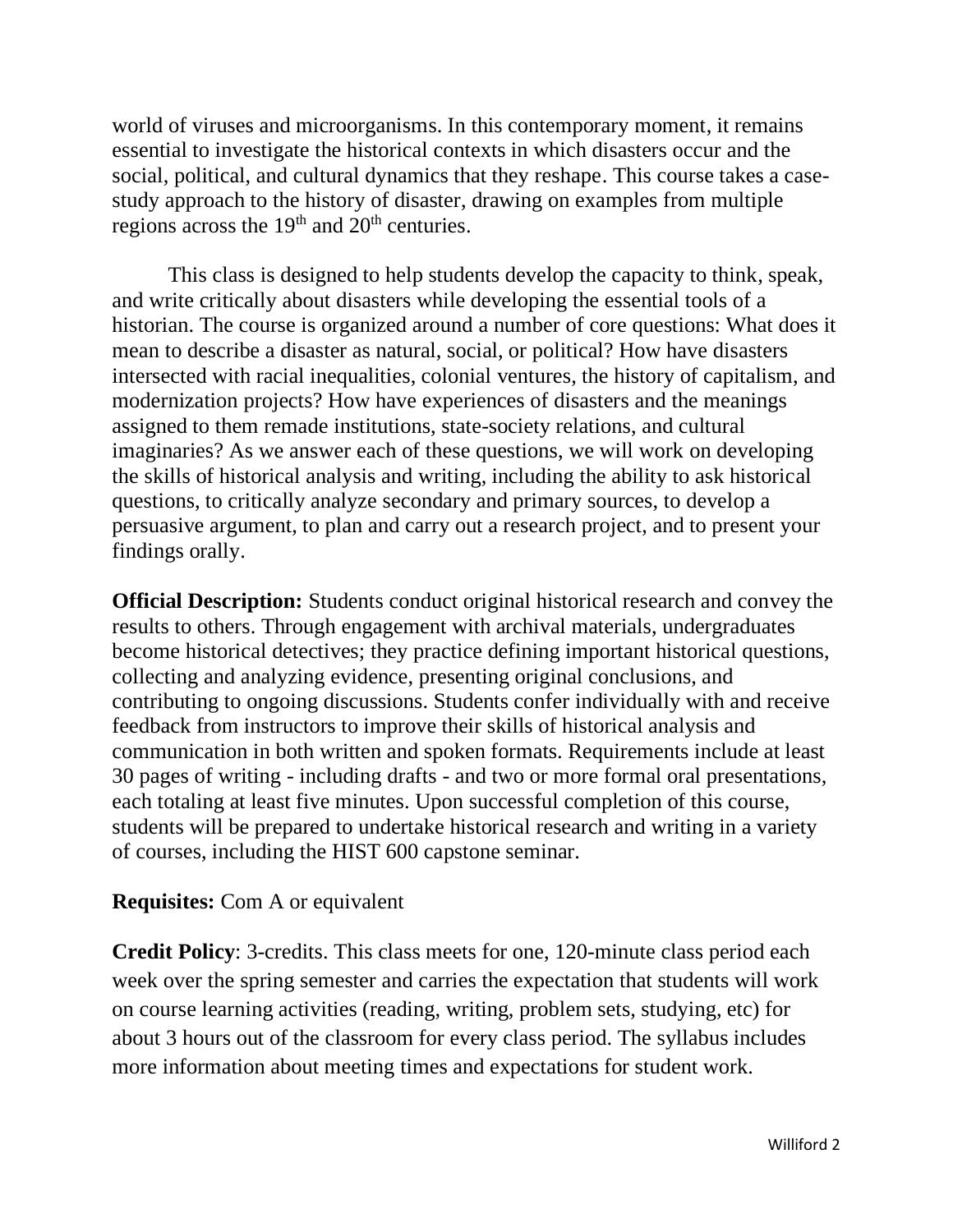**Comm-B:** This class fulfills Part B of the General Education Communication requirement. This course emphasizes speaking, listening, writing, and research throughout the semester. All assignments are structured in accordance with fulfilling the goals of Comm-B.

# **Learning Objectives**

Upon successful completion of the course, students will be able to:

- Interrogate core issues related to the historical relationship between disasters and colonialism, state building, nationalism, racialized inequity, the history of capitalism, and other broad processes.
- Plan and complete short and medium-length writing projects that showcase historical analysis in multiple genres
- Analyze secondary literature and identify conversations within bodies of scholarship
- Present original research orally
- Give and receive written feedback to improve written communication

## **Assignments**

Individual Writing Conferences: Early in the semester, students will be required to schedule a one-on-one meeting with the instructor to discuss their writing goals and plans for improvement.

#### Participation: 15%

Participation grades will be earned based on active contributions to discussions and activities. Thoughtful, regular, and relevant participation during class discussions will help you earn full points. Contributions to asynchronous parts of the course (responding to other students' reading responses) will also help you earn points.

In-class Writing Activities 10%: **(5 activities for around 6 pages total)**: Each inclass writing activity is designed to introduce students to skills used by historians. Each activity will present students with a set of primary sources and a series of prompts that require them to situate each source in its social, cultural, and institutional context. Using these prompts students will produce an analysis of the sources that moves beyond description or summary to critical assessment. These activities will help students develop skills for producing their final research paper. We will complete these activities in class.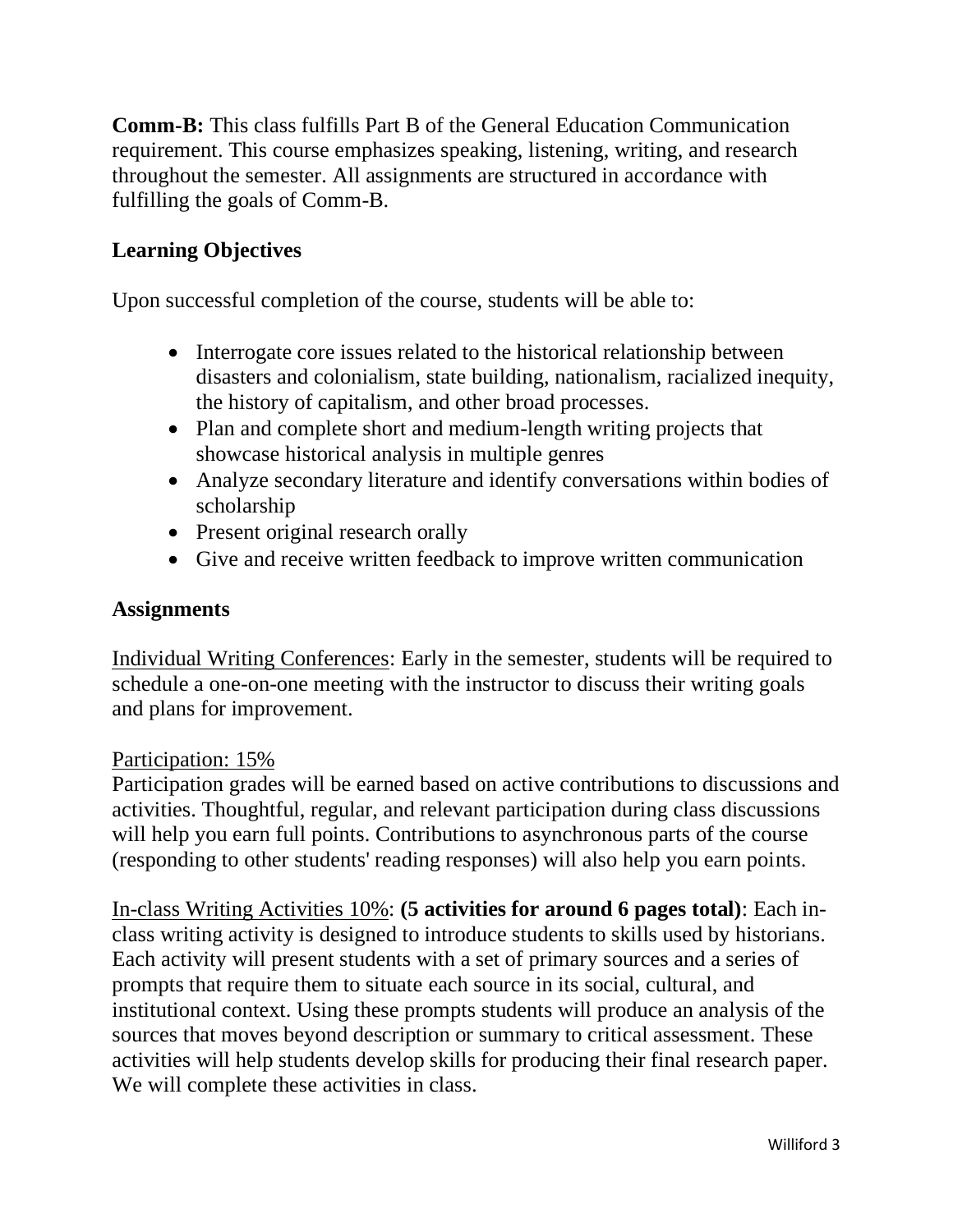# 3 Short Writing Assignments 15%: (**approx. 6 pages total**):

Summary/ Argumentation/Analysis: These short assignments are your opportunity to develop specific skills that are essential for historical writing. They will involve posting 500-700 word responses to specific questions posed over the course of the semester in response to course readings and discussions. They should also be posted to the discussion tab of the Canvas page in response by 5:00pm the day before class, and students will be expected to read all of the responses prior to discussion.

Narrative Summary: **Due Feb. 1** Argumentation: **Due Feb. 15** Analysis: **Due Feb. 22**

Disaster and Visual Culture Presentation 10%: (**5-minute presentation)** Early in the semester you will give a short (4-5 minute) presentation on a visual source of your choosing. The source could be a map, a painting, a photograph, a short clip of a film or video, data visualization or any other type of visual media that *represents* a disaster in one way or another. In your presentation you should introduce the visual source, briefly contextualize it, describe how it represents the disaster in question, discuss the formal elements or stylistic choices made in the representation, and reflect on the wider social or political stakes of these choices.

5-Minute in-Class Presentation: **Due March 2 (Week 6)** 

Research Proposal 5%: (1-2 page): This first stage of the research paper should include a one to two page description of the disaster you have selected, the historical context in which it takes place, and a research question that you plan to investigate. **Due 3/23.** 

Annotated Bibliography 10%: (2-3 pages) You will gather a number of secondary and primary sources that will be the basis for your research proposal, and, for each source, provide an approximately 30-50 word synopsis, emphasizing the value of the source for your purposes. This will then be used in the 'literature review' portion of your final research paper. **Due 4/6.** 

Research Paper 25%: **(**10 pages) Building on earlier assignments, you will produce an original research paper and a final presentation in conversation with the themes of the course (the relationships between disasters and politics, culture, and social life, etc.). The paper should be a historical case study of a particular disaster of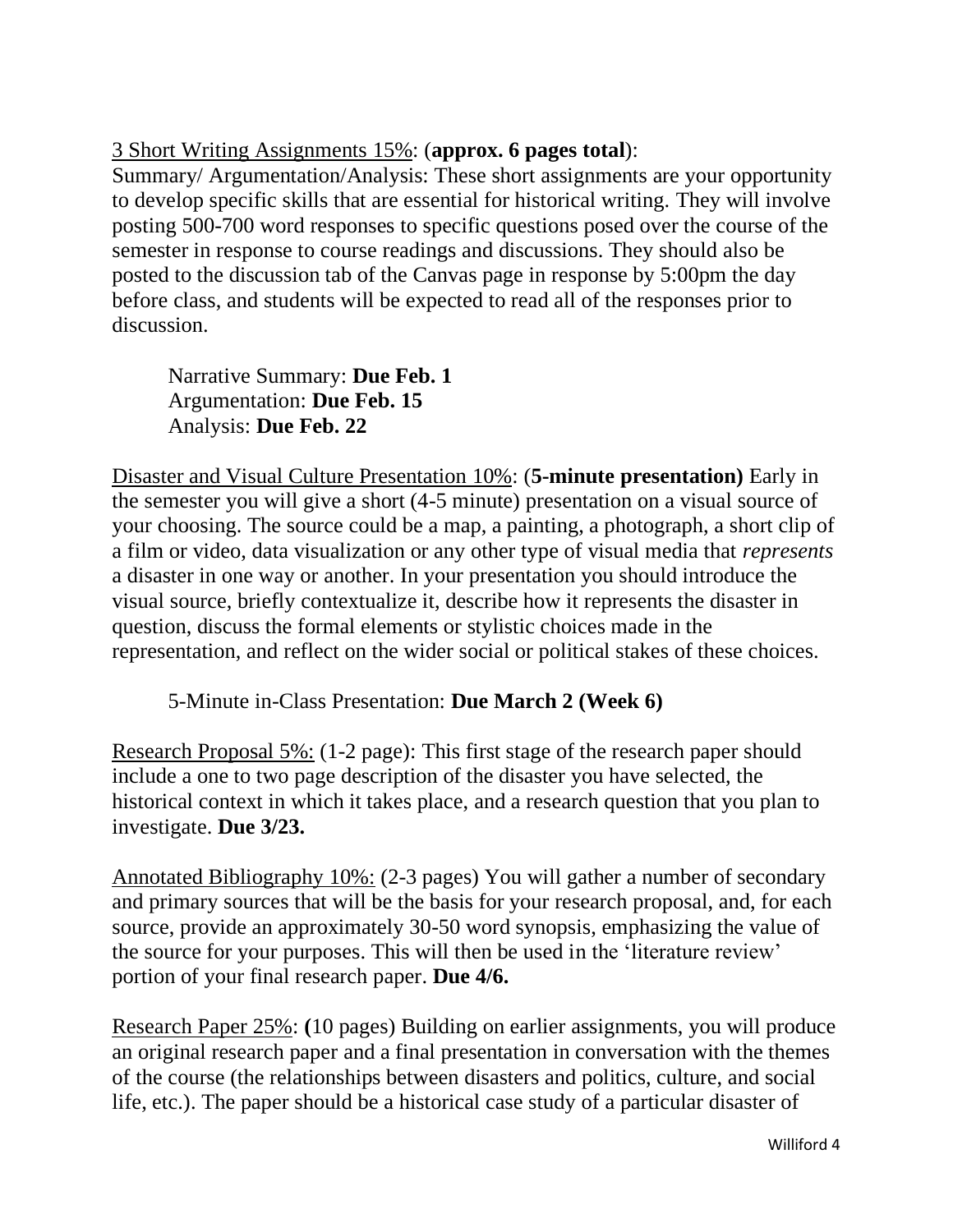your choosing that uses the analytic and argumentative skills developed over the course of the semester.

Draft 1: (at least 7 pages) For In-class Peer Review: **4/20**

Revised Version: (10 Pages plus a full bibliography) **5/4**

Final Presentation 10%: (5 minutes with Slides or other Visual Component): Present your research findings in a 5-minute presentation. The presentation should include a description of the disaster you have chosen—its causes, consequences, and long-term significance—as well as an argument about how it intersects with politics, social life, or cultural values. **Due May 4.** 

# **Grade Distribution**

| A        | AВ       | D        | BС     | ֊     |          |          |
|----------|----------|----------|--------|-------|----------|----------|
| $93.0 -$ | $88.0 -$ | $83.0 -$ | 78.0–  | 77.9- | $60.0 -$ | 0-59.99% |
| 100%     | 92.99%   | 87.99%   | 82.99% | 70%   | 69.99%   |          |

This is a writing-intensive course. Throughout the semester, you will produce roughly 30 pages in various formats, as well as revisions and peer editing exercises.

- Attendance and Participation 15%
- In-class Writing activities 10%
- 3 Short Writing Assignments 15% (5% each)
- Visual Culture Presentations—10%
- Research Proposal—5%
- Annotated Bibliography—10%
- Research Paper—25%
- Final Presentation 10%

# **Course Requirements & Policies**

Course Canvas Site: Please consult the HIST 201 Canvas website frequently. All announcements will be posted there, as will important handouts and links to other sites.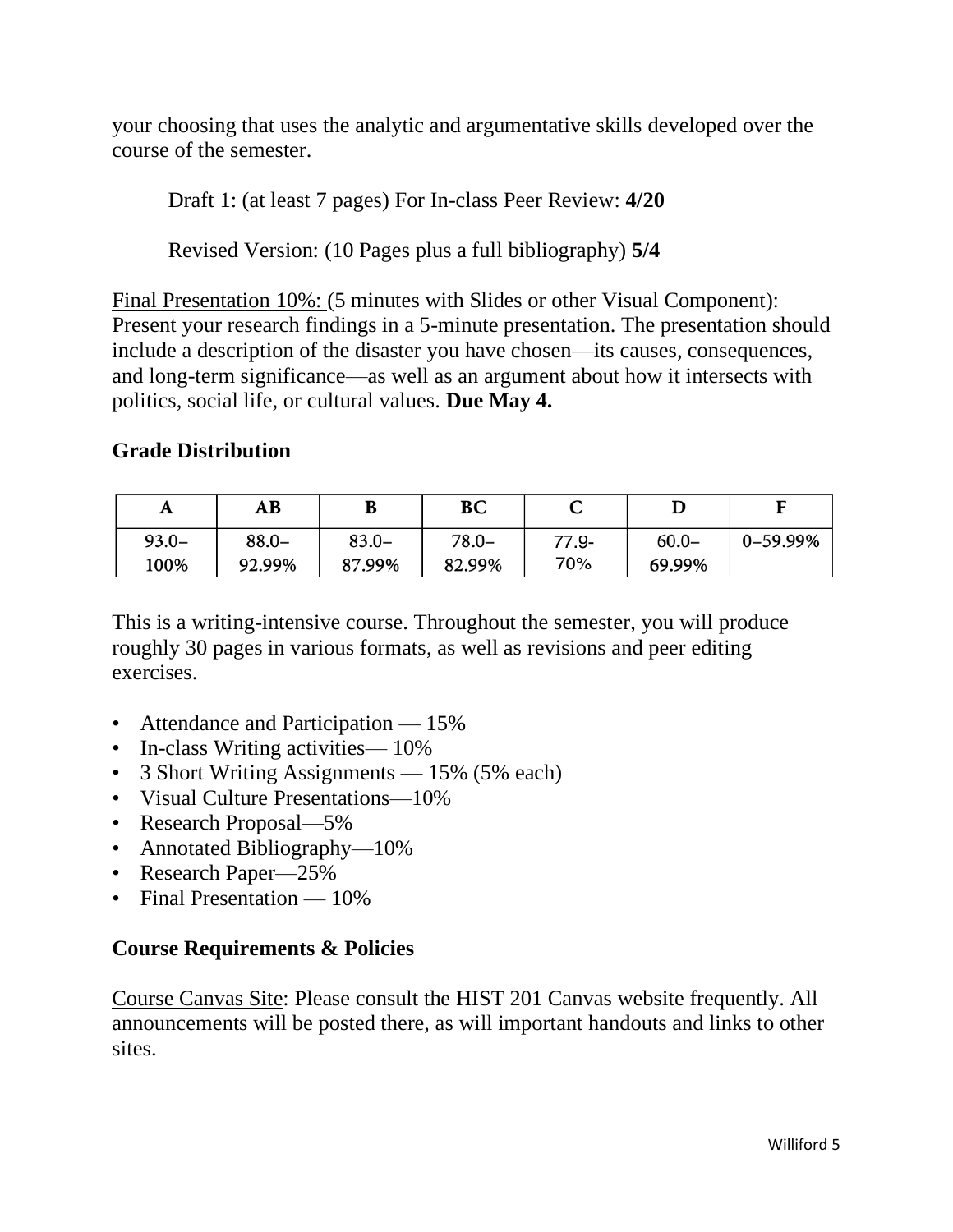Communication: You are encouraged to communicate your questions and concerns to the instructor, and it is strongly preferred **that you use email or the Canvas course site to communicate**. Given the extraordinarily difficult and unpredictable circumstances this semester responses might not always be timely, but we will be doing our best to make sure all questions and concerns are attended to. Instructor office hours should be scheduled online beforehand in the "Appointments" section of the Canvas Calendar.

Writing Resources: The focus of this class is on the development of writing skills related to academic contexts; how to turn your ideas into text. We won't stress mechanical issues in this course, but there are resources to help you develop and improve those aspects of your writing. The History Lab and the University Writing Center can assist you at all levels of writing practice, from idea formation to proofreading.

The History Department History Lab: [https://history.wisc.edu/undergraduate](https://history.wisc.edu/undergraduate-program/the-history-lab/)[program/the-history-lab/](https://history.wisc.edu/undergraduate-program/the-history-lab/)

University Writing Center: https://writing.wisc.edu/individual/

Attendance: **Attendance at all course meetings is mandatory**. Active participation in discussions will be an important component of the overall course grade. **Attendance is not the same as participation**. Participation grades will be earned based on active contributions to discussions and activities, not passive attendance. Tardiness, leaving early, etc. will negatively affect your participation grade. A pattern of absences will result in a significant lowering of your grade. If a chronic illness or other emergency prevents attendance**, it is your responsibility to talk to the instructor as soon as possible to arrange an accommodation. That said, we understand the complexities of life, heath, and well-being in our contemporary world. Our inclination will always be to be flexible, but it is up to you to communicate with us about attendance.** 

Accommodations: The University of Wisconsin-Madison supports the right of all enrolled students to a full and equal educational opportunity. The Americans with Disabilities Act (ADA), Wisconsin State Statute (36.12), and UW-Madison policy (Faculty Document 1071) require that students with disabilities be reasonably accommodated in instruction and campus life. Reasonable accommodations for students with disabilities is a shared faculty and student responsibility. Students are expected to inform faculty of their need for instructional accommodations by the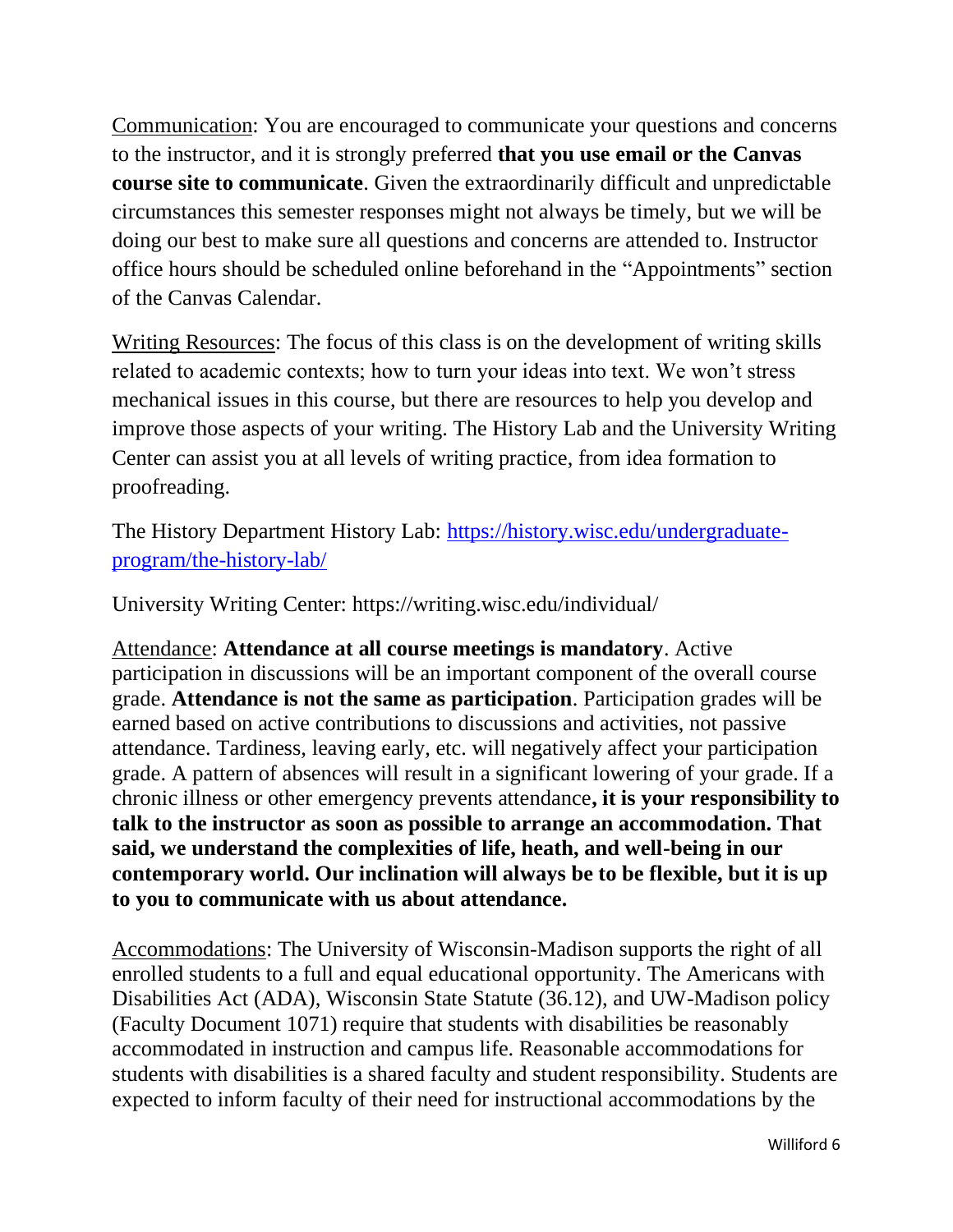end of the third week of the semester, or as soon as possible after a disability has been incurred or recognized. Faculty will work either directly with the student or in coordination with the McBurney Center to identify and provide reasonable instructional accommodations. Disability information, including instructional accommodations as part of a student's educational record, is confidential and protected under FERPA.

Religious observances: The University of Wisconsin-Madison supports accommodation of religious observances that might conflict with the course schedule. Students must notify the instructor within the first two weeks of class of the specific days or dates on which they request relief. Make-ups may be scheduled before or after the regularly scheduled requirements. It is understood that instructors may set reasonable limits on the total number of days claimed.

Election observances are NEW starting this semester**:** Along with flexibility for religious observances, instructors are asked to make accommodations for students working as spring election officials as outlined in [Faculty document 2947,](https://kb.wisc.edu/images/group222/shared/2021-05-03FacultySenate/2947ElectionDayObservanceFINAL.pdf) which passed the Faculty Senate in May 2021.

Students must inform instructors at least two weeks prior to Election Day about their commitment. Students will not receive a grade deduction for not attending class, and instructors will attempt to keep election days free of major assignments. Guidelines 2 and 3 listed below for religious observances are also applicable to election observances.

Please provide flexibility to students reporting they may be tardy or absent the day of an election due to waiting to vote at the polls.

Privacy and Use of Audio/Video Recordings: Lecture materials and recordings are protected intellectual property at UW-Madison. Students in this course may use the materials and recordings for their personal use related to participation in this class. Students may also take notes solely for their personal use. If a lecture is not already recorded, you are not authorized to record my lectures without my permission unless you are considered by the university to be a qualified student with a disability requiring accommodation. [Regent Policy Document 4-1] Students may not copy or have lecture materials and recordings outside of class, including posting on internet sites or selling to commercial entities. Students are also prohibited from providing or selling their personal notes to anyone else or being paid for taking notes by any person or commercial firm without the instructor's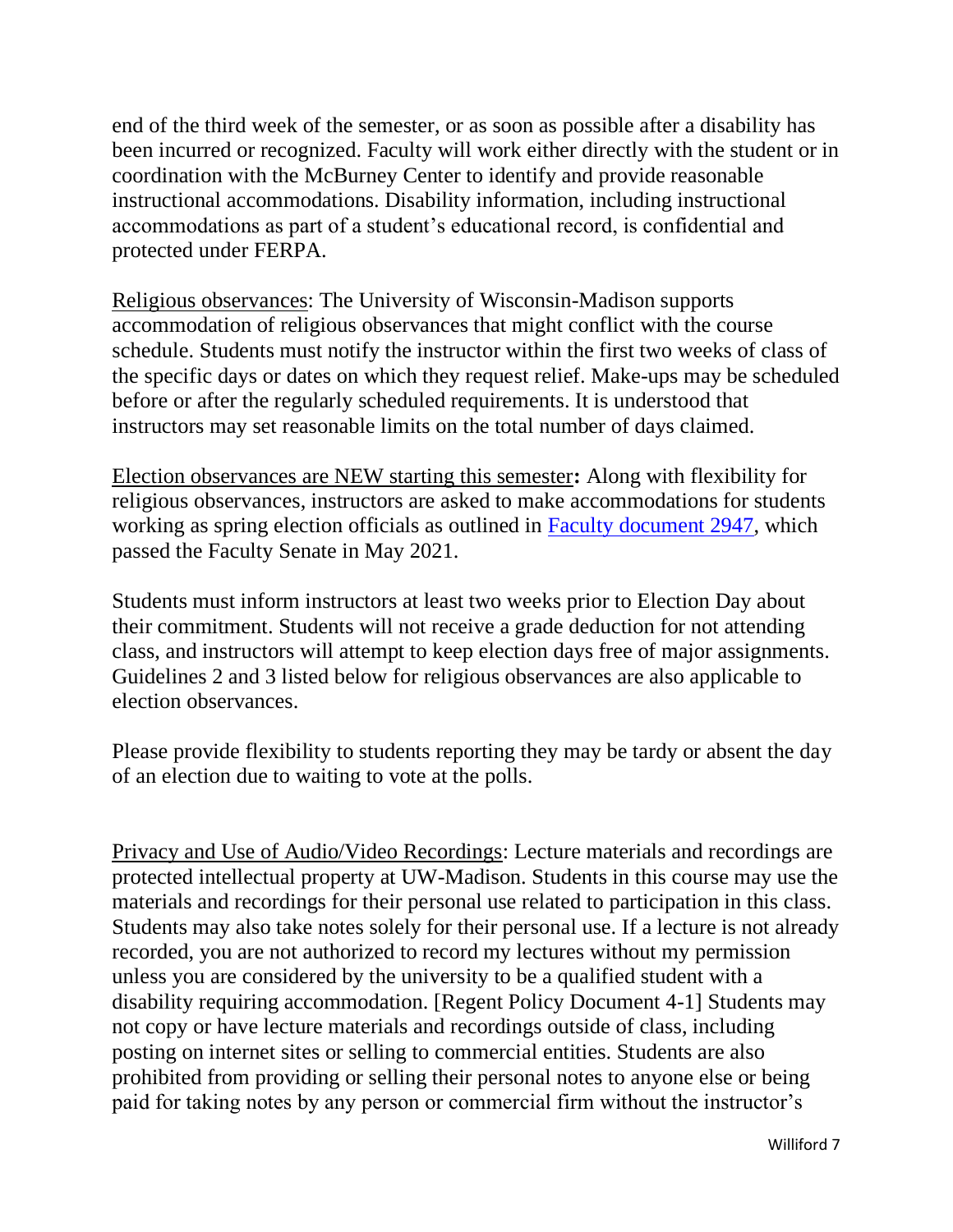express written permission. Unauthorized use of these copyrighted lecture materials and recordings constitutes copyright infringement and may be addressed under the university's policies, UWS Chapters 14 and 17, governing student academic and non-academic misconduct.

Diversity and Inclusion: [Diversity](https://diversity.wisc.edu/) is a source of strength, creativity, and innovation for UW-Madison. We value the contributions of each person and respect the profound ways their identity, culture, background, experience, status, abilities, and opinion enrich the university community. We commit ourselves to the pursuit of excellence in teaching, research, outreach, and diversity as inextricably linked goals. The University of Wisconsin-Madison fulfills its public mission by creating a welcoming and inclusive community for people from every background – people who as students, faculty, and staff serve Wisconsin and the world.

Academic Integrity: All students are expected to adhere to the University of Wisconsin—Madison's core values regarding academic integrity. Students should utilize the [Chicago Manual of Style Online](http://www.chicagomanualofstyle.org/tools_citationguide.html) for all issues of source citation, along with any specific guidelines provided in the course assignments. Clarifying the disciplinary standards of research ethics and source citation is part of the educational mission of this course, and students should consult the faculty instructor regarding any questions. Plagiarism or other academic misconduct may result in a zero on the assignment or exam, a lower grade in the course, or failure in the course. See the Dean of Students Office for more information about the academic misconduct process (http://students. wisc.edu/doso/acadintegrity.html). *When in doubt, be sure to cite carefully and completely all sources from which you obtain information*. This includes books, articles, documents, internet sites, encyclopedias, and periodicals. You must provide a citation if you exactly quote a source, paraphrase it, or extract information from it.

Student Health and Well-being: As a student you may experience a range of issues that can cause barriers to learning. These might include strained relationships, anxiety, high levels of stress, alcohol/drug problems, feeling down, or loss of motivation. University Health Services can help with these or other issues you may experience. Help is always available. You can learn about free, confidential mental health services available to you; call 608-265-6600 (option 2) or visit [uhs.wisc.edu.](https://www.uhs.wisc.edu/)

Grading Policies: Late assignments will be **docked half a letter** and another half for each 24 hour period after that. If you know you will have trouble meeting a deadline for any reason, please speak to the instructor in advance (or as soon as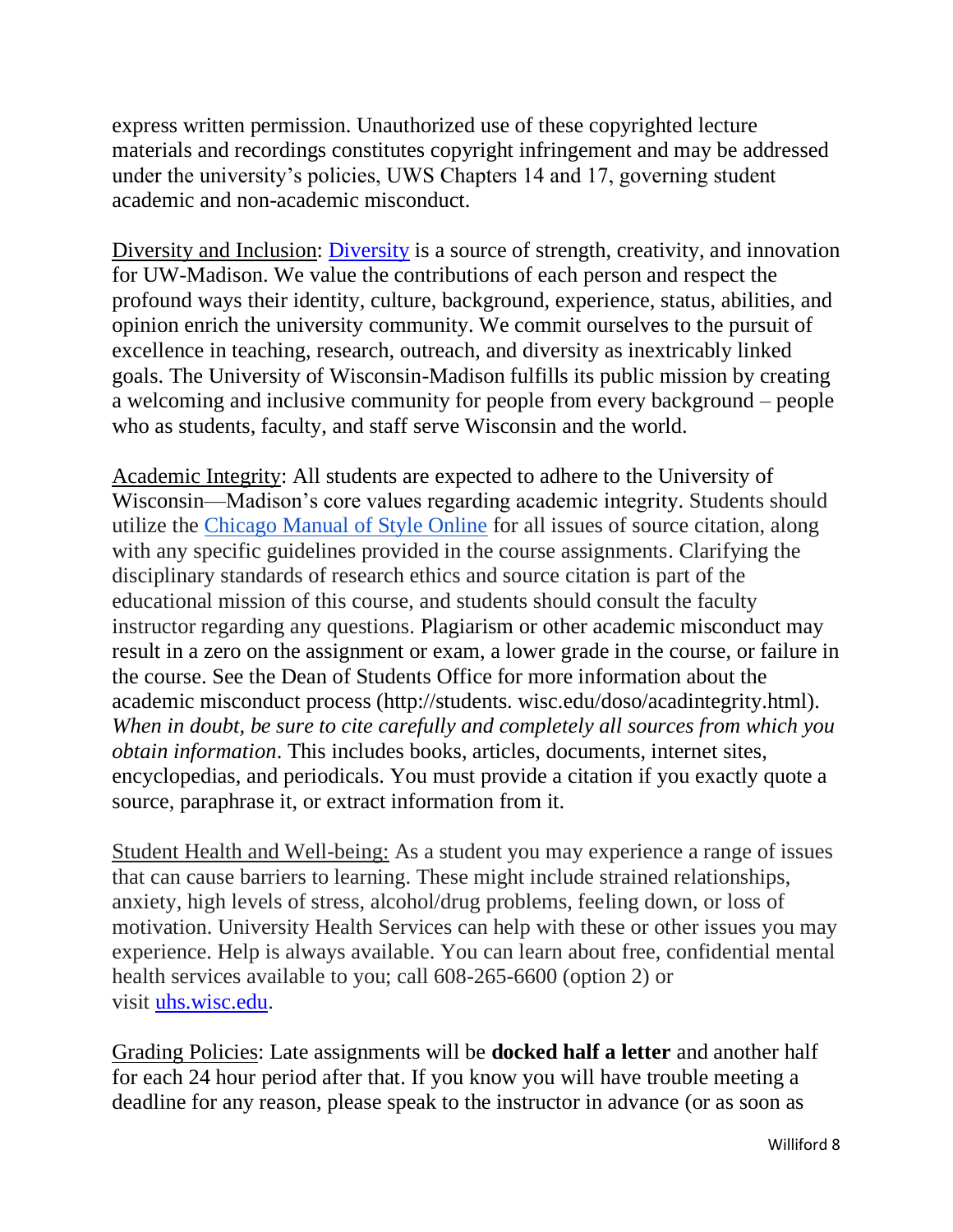possible) to arrange an extension. **Given the unusual circumstance of this semester, you are strongly encouraged to request an extension when and if you need it!** To appeal a grade, you must submit a written explanation to the instructor explaining why you deserve a better grade. The instructor's decision, however, will be final, and may be to raise, lower, or keep the grade

Devices: Students must bring a laptop or another device that can access Canvas to class. To avoid contact certain in-class assignments (such as Peer-Reviews) will have to be conducted electronically. These devices should be used HIST 201 purposes only. This includes note-taking and consulting electronic versions of the readings. Checking email, surfing the web, and completing work for other courses is disrespectful to your classmates and will result in a lowering of your participation grade for the section. Please silence and put away all cell phones before class begins.

Readings: Keeping up with daily reading assignments is an *essential* part of this course. All readings are subject to change, and students will be notified of any changes via email or the course website.

# **Course Schedule**

#### **Week 1 (1/26): Course Overview**

**Before Class**: Look over the Syllabus/Course Site and Fill out the Entrance Survey

**After Class:** Schedule an Individual Writing Conference w/Instructor using the Canvas Calendar (Appointments Tab)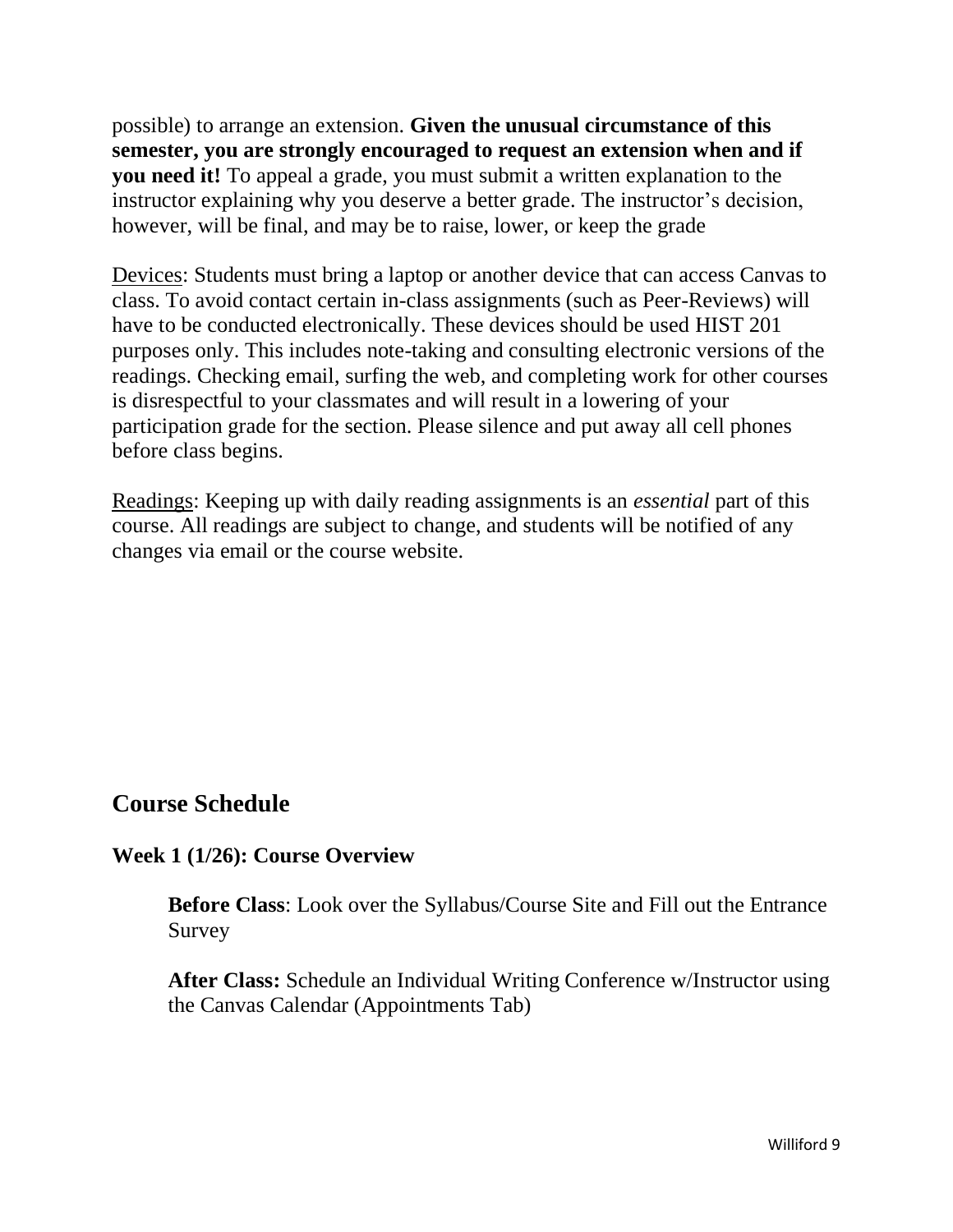# **Week 2 (2/2): Race, Class, and Katrina: What is a Natural Disaster?**

### **Before Class**

Read: Theodore Steinberg, "What Is a Natural Disaster?," *Literature and Medicine* 15, no. 1 (May 1, 1996): 33–47.

"Pre-Katrina, Post-Katrina" and "Abandoned Before the Storm" *There Is No Such Thing as a Natural Disaster: Race, Class, and Hurricane Katrina,*  Chester W. Hartman and Gregory D. Squires, eds., (Taylor & Francis, 2006), 1-12; 85-102.

### Due Feb. 1: Short Writing Assignment: Narrative Summary

Before starting this assignment listen to at least two of the recorded oral histories with survivors of Hurricane Katrina on <https://www.npr.org/templates/story/story.php?storyId=5704652>

Using **one** of these oral histories as well as the text by Hartman and Squires compose a short (500-700 word) narrative summary of the events described by the survivor. Pay attention in your writing to which details you choose to highlight and the relationship between these events and the wider context sketched out in the secondary source.

# **In Class**

In-class Writing Activity**:** Write a short description of each of the following three images of disaster (Katrina, Kanto Earthquake, Machchhu Dam Failure). Which aspects and actors in the photograph did you focus on and why? What assumptions did you make about the event that took place prior to the photograph? How might you interpret these photographs or use them to make an argument?

In-class Discussion: What are the implications of describing a disaster as "natural", "social", or "political"?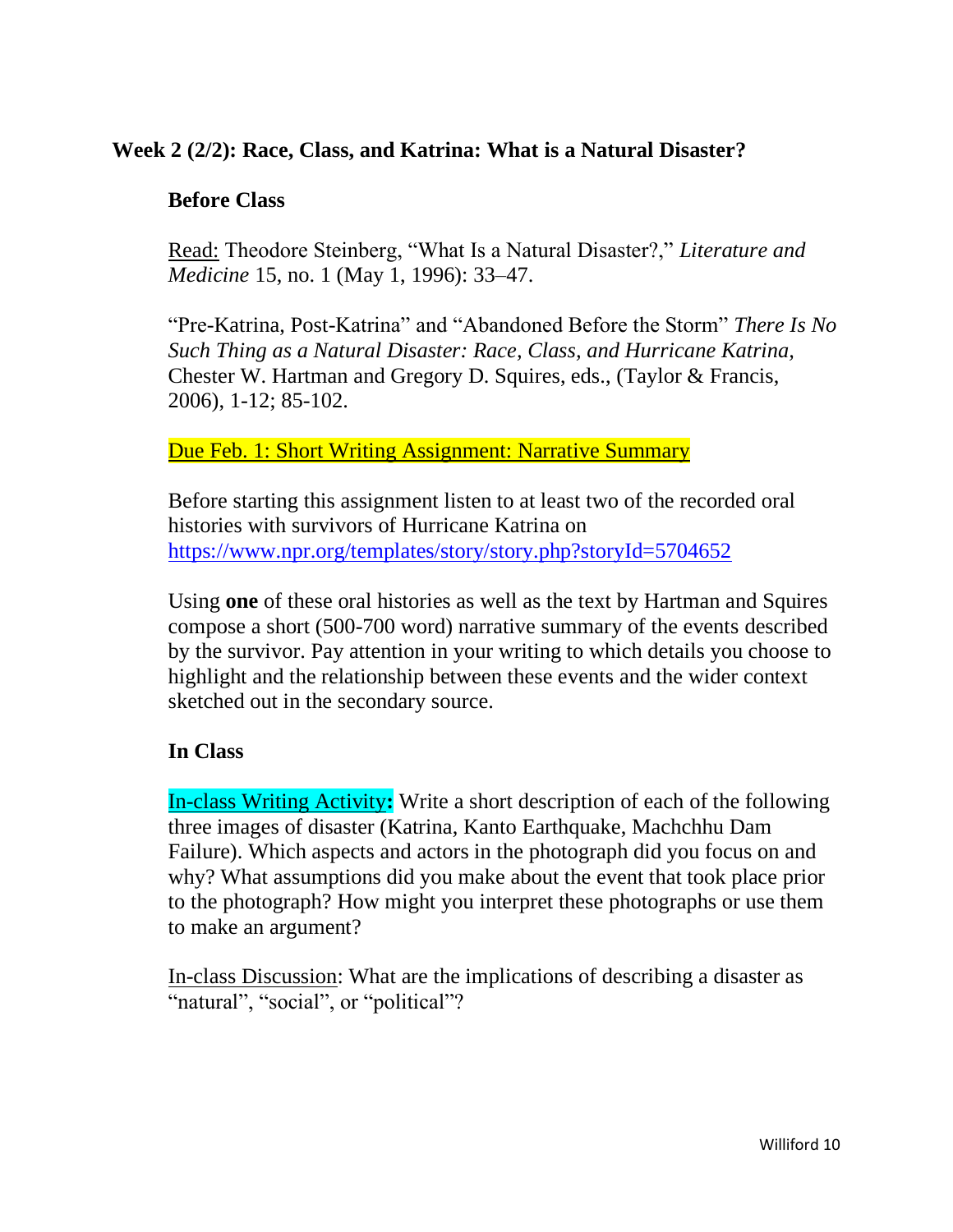# **Week 3 (2/9): Witnessing Disaster / Visualizing Disaster**

## **Before Class**

Read: Three different Eye Witness Accounts of the New Madrid Earthquake on<http://www.memphis.edu/ceri/compendium/eyewitness.php>

Examine: Study and be prepared to discuss at least three of the data visualizations from each of the following websites (see discussion prompt below)

[https://www.cdc.gov/coronavirus/2019-ncov/covid-data/data](https://www.cdc.gov/coronavirus/2019-ncov/covid-data/data-visualization.htm)[visualization.htm.](https://www.cdc.gov/coronavirus/2019-ncov/covid-data/data-visualization.htm)

[https://informationisbeautiful.net/visualizations/covid-19-coronavirus](https://informationisbeautiful.net/visualizations/covid-19-coronavirus-infographic-datapack/)[infographic-datapack/](https://informationisbeautiful.net/visualizations/covid-19-coronavirus-infographic-datapack/)

[https://pandemic.internationalsos.com/2019-ncov/covid-19-data](https://pandemic.internationalsos.com/2019-ncov/covid-19-data-visualisation)[visualisation](https://pandemic.internationalsos.com/2019-ncov/covid-19-data-visualisation)

## **In Class**

In-class Writing Activity**:** Compare three eyewitness accounts of the New Madrid Earthquakes of 1811-1812. How is "disaster" represented in these accounts? What do the commonalities and differences in these accounts suggest about notions of "nature" at that time?

In-class Discussion: Coronavirus Data Visualizations: In analyzing the visualizations ask 1) what questions would you have about the data that produced these visuals, 2) what is the creator of the visualization trying to communicate through the graphic's visual form? 3) What stylistic choices do you notice and what possible reasons for them can you infer?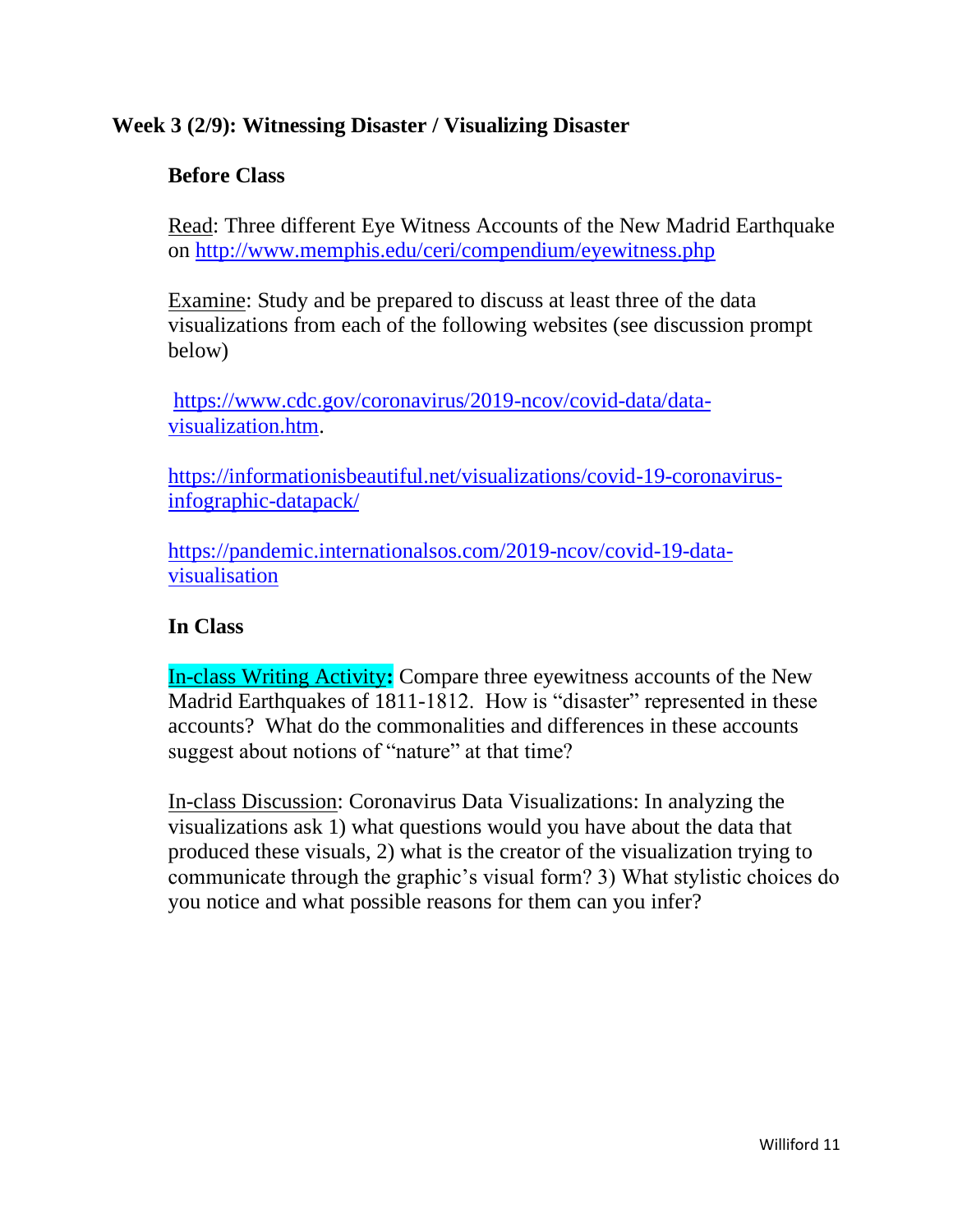# **Before Class**

### Read**:**

Mike Davis, "The Case for Letting Malibu Burn," *Environmental History Review* 19, no. 2 (1995): 1–36.

Gustavo Arellano, "Revisiting Mike Davis' Case for Letting Malibu Burn," latimes.com, [https://www.latimes.com/opinion/op-ed/la-oe-arellano-malibu](https://www.latimes.com/opinion/op-ed/la-oe-arellano-malibu-burn-20181114-story.html)[burn-20181114-story.html.](https://www.latimes.com/opinion/op-ed/la-oe-arellano-malibu-burn-20181114-story.html)

Renee Lewis, "Native Traditional Methods Revived to Combat California Drought, Wildfires," *Al Jazeera America*, June 12, 2015, [http://america.aljazeera.com/articles/2015/6/12/native-knowledge-used-to](http://america.aljazeera.com/articles/2015/6/12/native-knowledge-used-to-combat-calif-drought.html)[combat-calif-drought.html.](http://america.aljazeera.com/articles/2015/6/12/native-knowledge-used-to-combat-calif-drought.html)

Due Feb. 15 : Short Writing Assignment: Argumentation

After reading Mike Davis's class "Case for Letting Malibu Burn" and the accompanying texts write a short (500-700 word) text in which you make a clear argument for or against Davis's position. Your argument should be supported using specific evidence from any of the three readings.

# **In Class**

Special Collections Library Workshop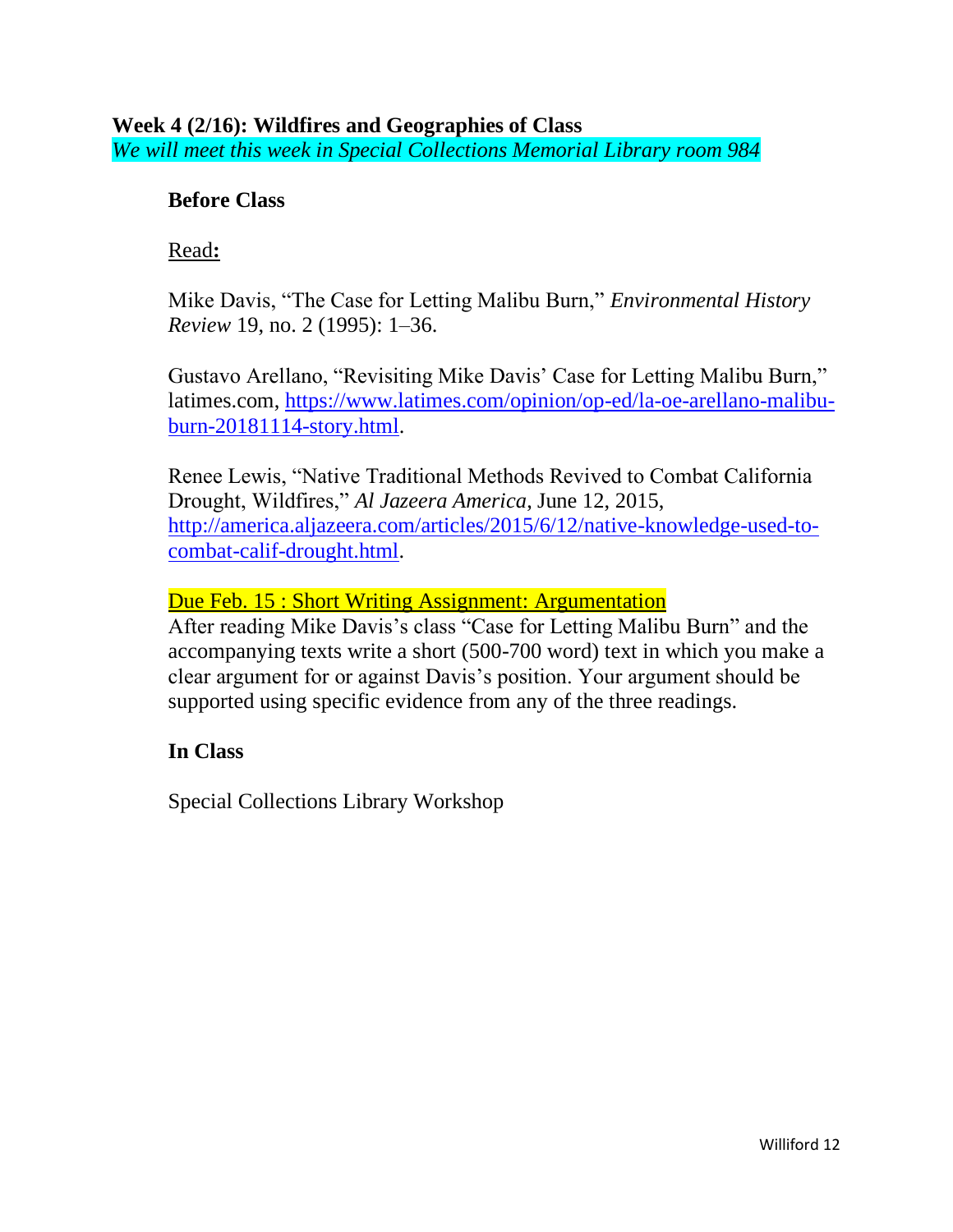### **Week 5 (2/23): Disasters in Film**

### **Before Class**

Read: Despina Kakoudaki, "Representing Politics in Disaster Films," *International Journal of Media & Cultural Politics* 7, no. 3 (December 2011): 349–56.

Watch: *2012* (2009)

#### Due Feb. 22 : Short Writing Assignment: Analysis

Using Despina Kakoudaki's article as a model, write a short (500-700 word) analysis of some aspect of the film (a close-reading of a single scene, a critical interpretation of the visual or narrative techniques used, etc.). This text should go beyond a summary of the film or assessments of performative or directorial decisions to consider how each film represents "disaster" as a political, social, and cultural event.

# **In Class**

In-class Discussion: Film Analysis and Citational Practice

#### **Week 6 (3/2): Presentations and Pandemics**

# **Before Class**

Read: Nayan Shah, "Regulating Bodies and Space," in *Contagious Divides: Epidemics and Race in San Francisco's Chinatown,* 45-76 (Berkeley: University of California Press, 2001).

["How to Frame a Researchable Question"](https://www.williamcronon.net/researching/questions.htm) from William Cronon's Learning to Do Historical Research: A Primer

Prepare: Disaster and Visual Culture Presentation (see syllabus description)

#### **In Class**

Due Disaster and Visual Culture Presentation

In-class Discussion: How to Frame a Researchable Question?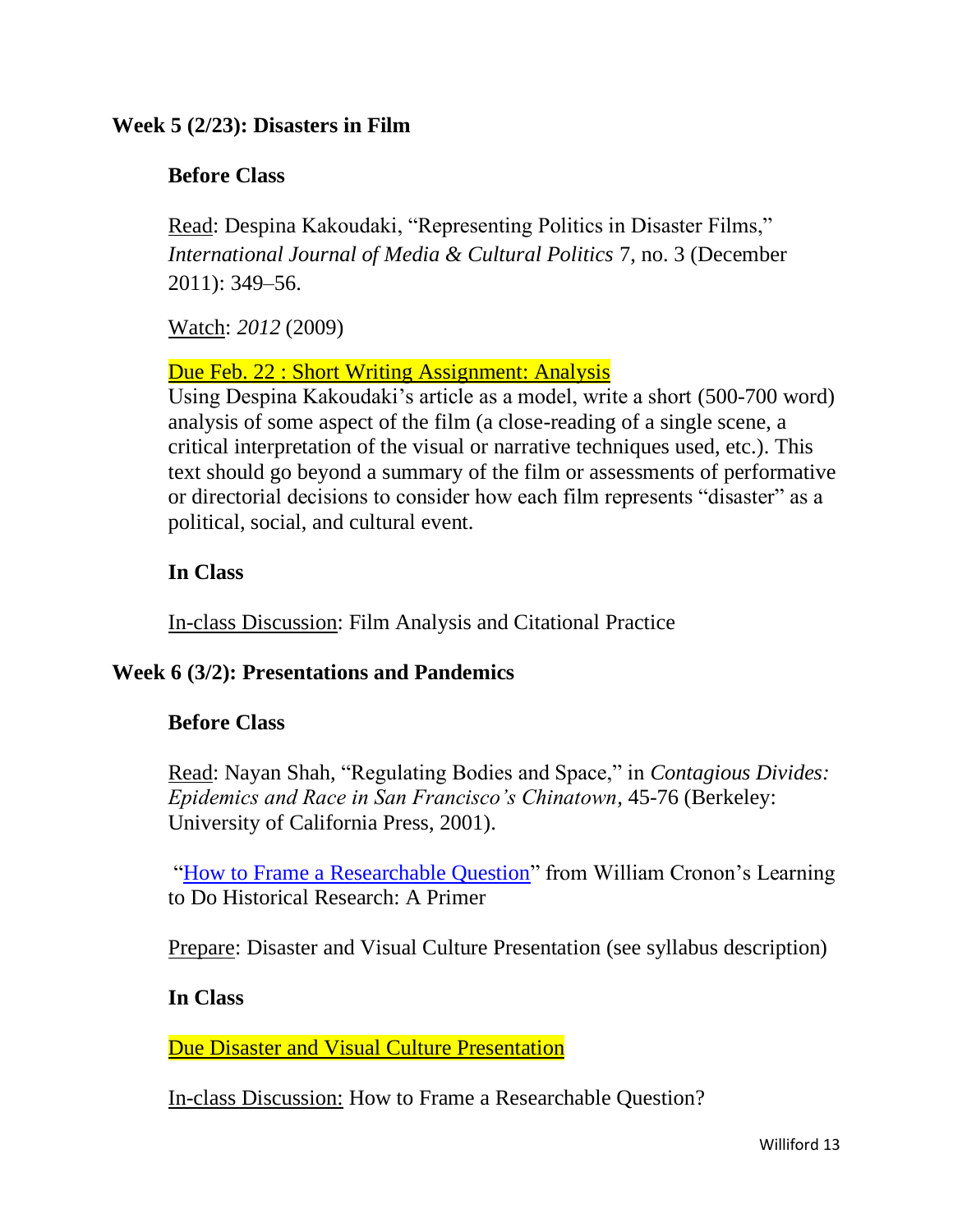## **Week 7 (3/9): Disaster Colonialism and Disaster Capitalism**

### **Before Class**

Read: Adam Guerin, "Disaster Ecologies: Land, Peoples and the Colonial Modern in the Gharb, Morocco, 1911-1936," *Journal of the Economic and Social History of the Orient* 59 (2016): 333-365.

Dwaipayan Banerjee, "Society for Sick Societies" [https://socialtextjournal.org/periscope\\_article/society-for-sick-societies](https://socialtextjournal.org/periscope_article/society-for-sick-societies-media-itineraries/society-for-sick-societies-between-pandemia-and-pandemonium/)[media-itineraries/society-for-sick-societies-between-pandemia-and](https://socialtextjournal.org/periscope_article/society-for-sick-societies-media-itineraries/society-for-sick-societies-between-pandemia-and-pandemonium/)[pandemonium/](https://socialtextjournal.org/periscope_article/society-for-sick-societies-media-itineraries/society-for-sick-societies-between-pandemia-and-pandemonium/)

Naomi Klein, "There's Nothing Natural About Puerto Rico's Disaster," *The Intercept*, September 21, 2018, [https://theintercept.com/2018/09/21/puerto](https://theintercept.com/2018/09/21/puerto-rico-hurricane-maria-disaster-capitalism/)[rico-hurricane-maria-disaster-capitalism/.](https://theintercept.com/2018/09/21/puerto-rico-hurricane-maria-disaster-capitalism/)

### **In Class**

In-class Writing Activity: How to make an argument? Use 4 "facts" from the Agadir Earthquake fact sheet to make an argument about the disaster?

In-class Discussion: Using examples from this week's readings, reflect on the relationship between disasters, capitalism, and colonialism? What broader implications or conclusions can you draw about this relationship?

**Spring Break March 12-20**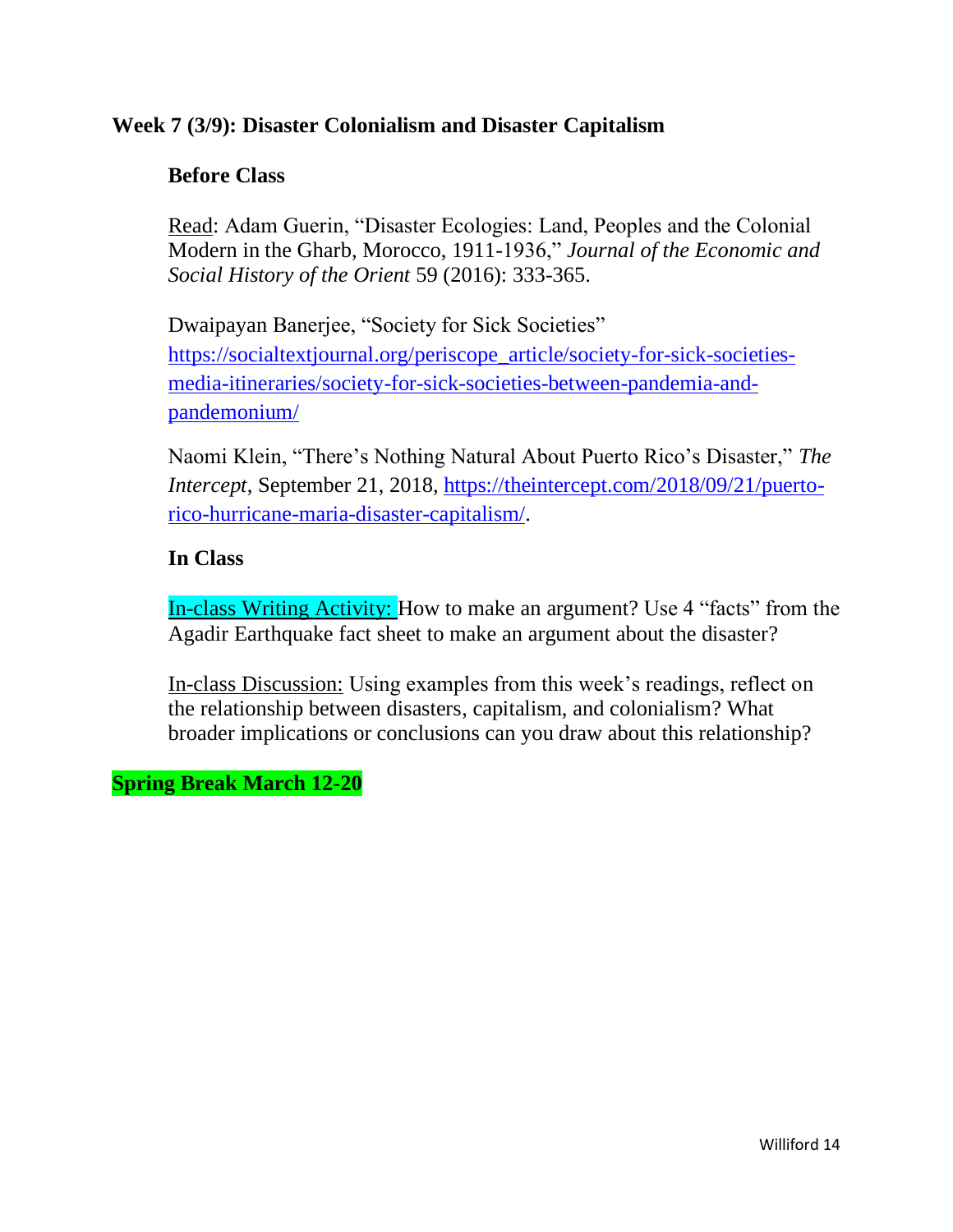# **Week 8 (3/23): Disasters and National Identity**

## **Before Class**

Read: Greg Clancey, "Japan as Earthquake Nation" in *Earthquake Nation: The Cultural Politics of Japanese Seismicity, 1868-1930,* 114-151 (Berkeley: University of California Press, 2006).

Due Research Proposal (Before Class on 3/23)

### **In Class**

In-class Writing Activity: Analyzing Nuclear Art - Choose either the "Prelude" to Toge Sankichi's *Poem's of the Atomic Bomb* or the video piece by Isao Hashimoto. How would does each artist *represent* nuclear disaster? How could you incorporate this type of source into historical analysis.

*Research Proposal Peer-Review Activity* 

# **Week 9 (3/30): Humanitarianism and the Aftermath of Disaster**

#### **Before Class**

Read: Didier Fassin, "The Predicament of Humanitarianism," *Qui Parle: Critical Humanities and Social Sciences* 22, no. 1 (October 6, 2013): 33–48.

Mark Schuller, "PA MANYEN FANM NAN KONSA: The Gender of Aid" in *Humanitarian Aftershocks in Haiti,* 101-122 (New Brunswick: Rutgers University Press, 2016).

Paul Farmer, "Health, Healing, Justice: Insights from Liberation Theology," in *The Preferential Option for the Poor Beyond Theology,* 199-221.

#### **In Class**

In-class Discussion: What do you make of the critique of humanitarianism in this week's readings? What exactly is the predicament of humanitarianism and can it be avoided?

*Locating Primary Sources Activity*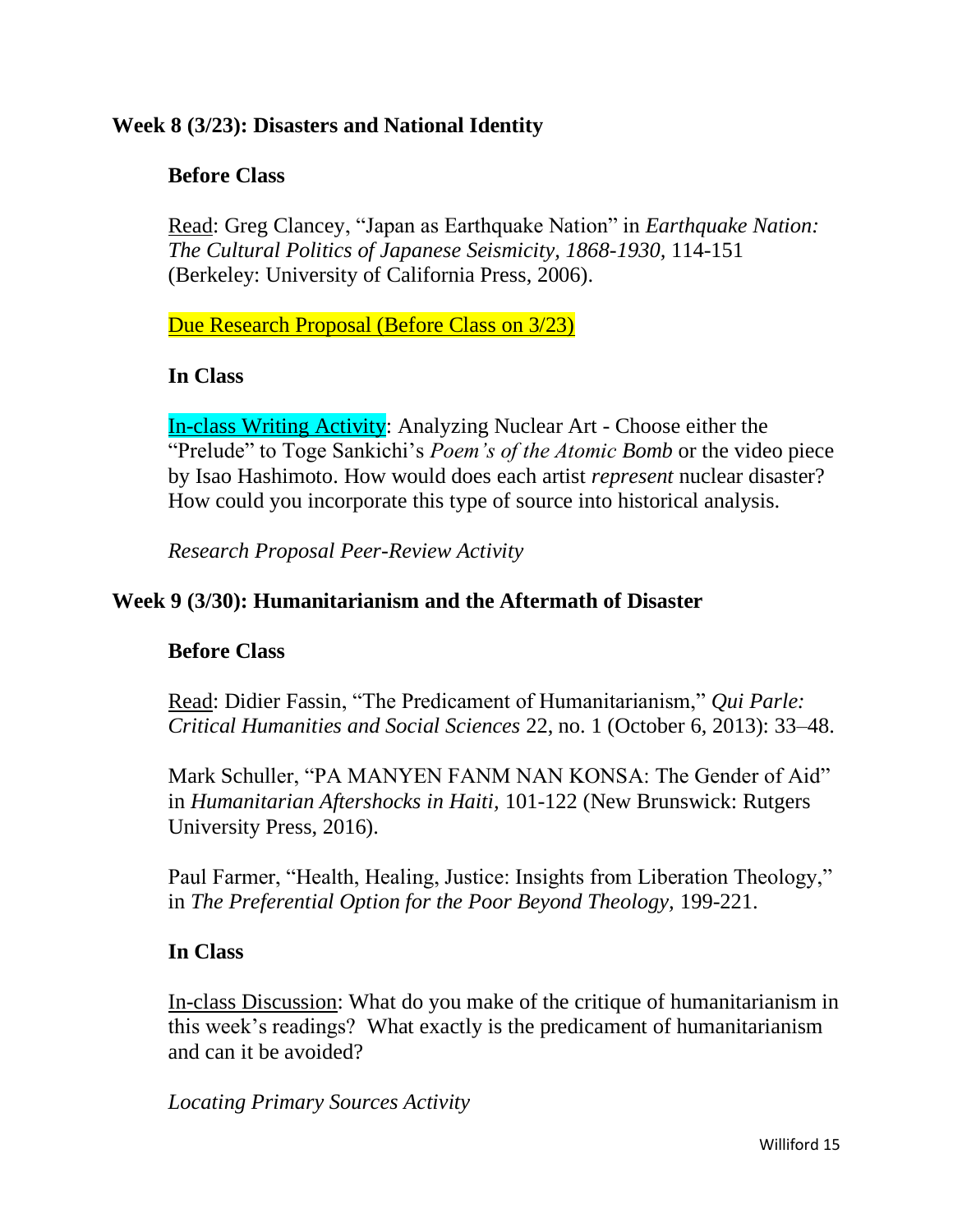### **Week 10 (4/6): Cultures of Disaster Response in Latin America**

#### **Before Class**

Read: Mark D. Anderson, "Disaster and the "New Patria": Cyclone San Zenón and Trujillo's Rewriting of the Dominican Republic," in *Disaster Writing: The Cultural Politics of Catastrophe in Latin America*, 29-55 University of Virginia Press, 2011).

Julian Randall, "San Zenon Repents"

Due Annotated Bibliography (Before Class on 4/6)

**In Class** 

### **Week 11 (4/13): Enviro-Technical Disasters and Causal Complexity**

#### **Before Class**

Read: excerpted documents in Kim Fortun, *Advocacy after Bhopal: Environmentalism, Disaster, New Global Orders*, 1-6 (Chicago: The University of Chicago Press, 2001).

Sara B. Pritchard, "An Envirotechnical Disaster: Nature, Technology, and Politics at Fukushima" *Environmental History* 17 (April 2012): 219-243.

#### **In Class**

In-class Writing Activity: Choose one of the three sources on Bhopal included with the Fortun reading and analyze: how the event is portrayed? What kind of institution produced the document and how does that shape the stakes of the portrayal? And what kinds of knowledge are valorized?